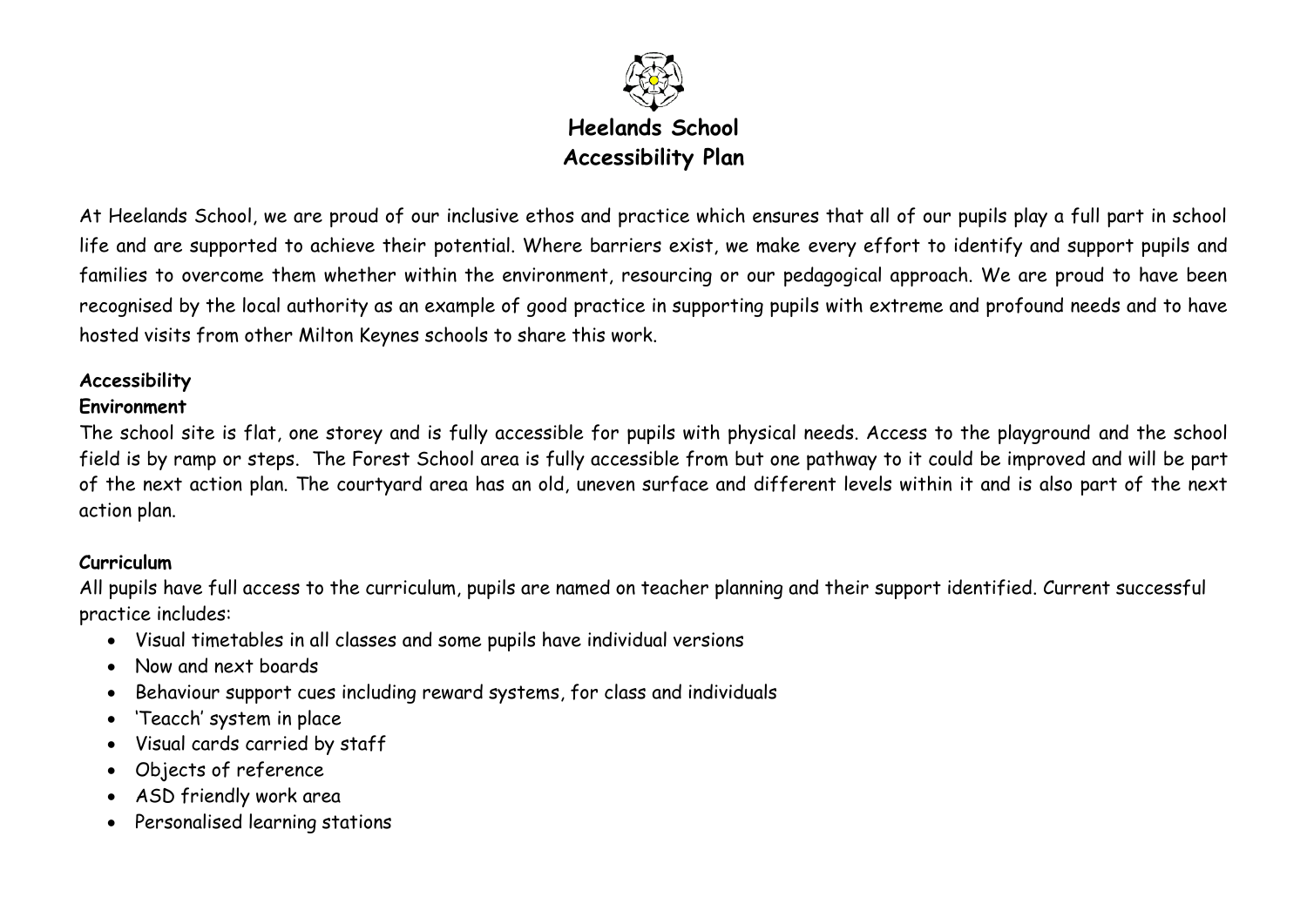- Staff trained in ASD, ADHD, Downs Syndrome, Drawing and Talking, Play Therapy and Makaton
- Flexible timetabling eg pupils with sound sensitivities go to lunch earlier, pupils enter and leave via different doors
- Personalised interventions
- Off-site facility used for sensory exploration
- Classroom resources eg wobble cushions, chewable objects, sensory boxes, busy boxes, reading rulers, coloured overlays
- Communication books and PECS
- Laptops used in all areas of the curriculum
- Close working relationship with LA Specialist Teaching teams, SALT, specialist provision schools, SENDCo liaison group

### **Communication and information**

A range of communication tools and strategies are used to overcome communication difficulties (see Curriculum section above) and specialist intervention and training for staff employed. Our open door policy supports parents who are able to drop into school if they have any queries and our SENDCo has time to support parents and families as she is non-class based. The SENDCo supports parents to access advice, to complete paperwork for EHCPs and other formal assessments, to arrange visits to other provision and to access training and support.

| Implementation                         | Timescale     | Personnel    | Resourcing | Success Criteria          | Monitoring   |
|----------------------------------------|---------------|--------------|------------|---------------------------|--------------|
| <b>Environment</b>                     |               |              |            |                           |              |
| Replace paving in EYFS courtyard       | Aut/Spr 18/19 | HT/SBM/      | £25k       | Easy access around        | Gov C&E comm |
|                                        |               | <b>SM</b>    |            | courtyard, H&S for pupils |              |
|                                        |               |              |            | improved                  |              |
| Improve accessibility to ForestSchool  | Aut/Spr 18/19 | HT/SBM/      | £500       | Pathway clearly evident   | Gov C&E comm |
| Clear overgrown hedge and              |               | <b>SM</b>    |            | Access clear from all     |              |
| create pathway                         |               | Landscape co |            | directions                |              |
| <b>Curriculum</b>                      |               |              |            |                           |              |
| Continue to develop staff expertise in | Aut/Spr 18/19 | SENDCo       | CPD budget | Staff knowledge and       | HТ           |
| language development:                  |               | НT           |            | confidence improved       | Gov C&E comm |
| Inset day training from SALT           |               | SALT team    |            | Staff have clearer focus  |              |
|                                        |               |              |            | for intervention work     |              |

# **Action Plan 2018-2021**